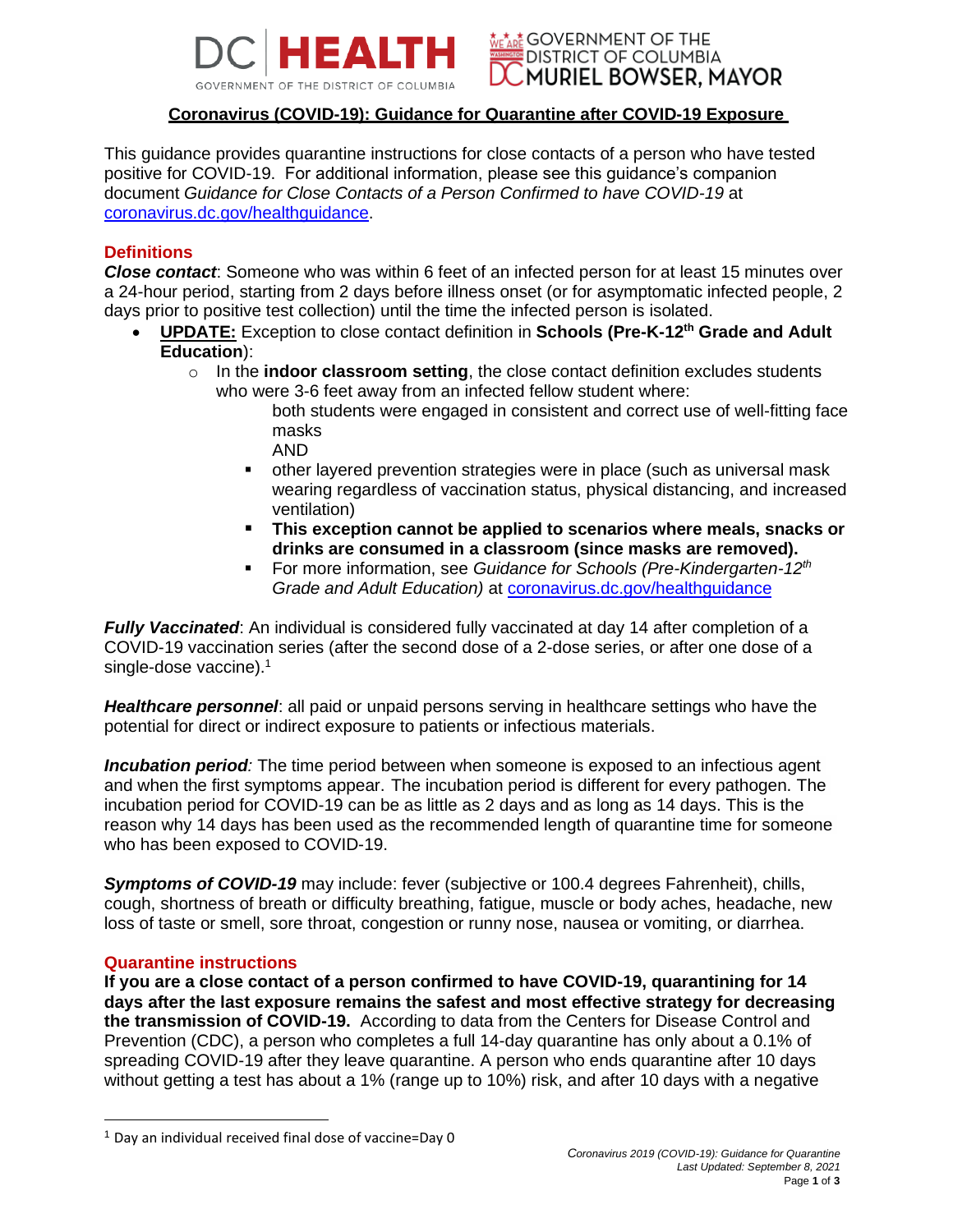

**\*r\*ar\* GOVERNMENT OF THE DISTRICT OF COLUMBIA MURIEL BOWSER, MAYOR** 

test about 0.3% risk. If quarantine ends after 7 days with a negative test the risk of transmitting COVID-19 is about 5% (up to 12%).

The following quarantine recommendations are intended to minimize the risk of transmission of the virus while also minimizing the burden of quarantine on the public (e.g., potential for economic hardship caused by not being able to go to work).

• For more information about COVID-19 quarantine periods see *Options to Reduce Quarantine for Contacts of Persons with SARS-CoV-2 Infection Using Symptom Monitoring and Diagnostic Testing* at [cdc.gov/coronavirus/2019-ncov/more/scientific-brief](https://www.cdc.gov/coronavirus/2019-ncov/more/scientific-brief-options-to-reduce-quarantine.html)[options-to-reduce-quarantine.html.](https://www.cdc.gov/coronavirus/2019-ncov/more/scientific-brief-options-to-reduce-quarantine.html)

# **Ending quarantine after 10 days (on day 11) after exposure may be acceptable if:**

- The exposed person does not develop symptoms of COVID-19 at any point during quarantine.
	- **AND**
- The exposed person self-monitors for symptoms for a full 14 days after the date of last exposure. If symptoms develop at any time in the 14 days after exposure, the exposed person should self-isolate immediately and follow-up with their health care provider for testing.

## **UPDATE: In the PreK-12th grade and Adult Education setting (students or staff), a 7-day quarantine may be utilized provided that:**

- the exposed person is tested for COVID-19 on day 5 or later of the quarantine period AND
- receives a negative test result AND
- Does not develop symptoms of COVID-19 at any point during quarantine<sup>2</sup>
- **If these conditions are met, the person may return to the school on Day 8.**
- If no COVID-19 testing is done, the person must quarantine for at least 10 days.
- The exposed person should self-monitor for symptoms for a full 14 days after the date of last exposure. If symptoms develop at any time in the 14 days after exposure, the exposed person should self-isolate immediately and follow up with their health care provider for testing (or to discuss repeat testing).
- For more information, see *Guidance for Schools* at [coronavirus.dc.gov/healthguidance.](https://coronavirus.dc.gov/healthguidance)

**If you live or work with people at higher risk for COVID-19** (persons with certain chronic health conditions, pregnancy, or age  $>65$ ), DC Health strongly recommends to quarantine for the full 14 days to minimize risk of COVID-19 exposure.

**Healthcare facility and congregate setting staff, residents, and patients** (including correctional/detention facilities, homeless shelters, intermediate care facilities, community residence facilities, and supported living facilities) **must adhere to 14 days of quarantine**. It does not include apartment buildings, condominiums, or cooperatives. Please note that facilities and businesses located in DC must follow DC Health guidelines.

<sup>2</sup> Please refer to *Guidance for Schools* (at [coronavirus.dc.gov/healthguidance\)](https://coronavirus.dc.gov/healthguidance) for special instructions for evaluation of symptoms in persons younger than 18.